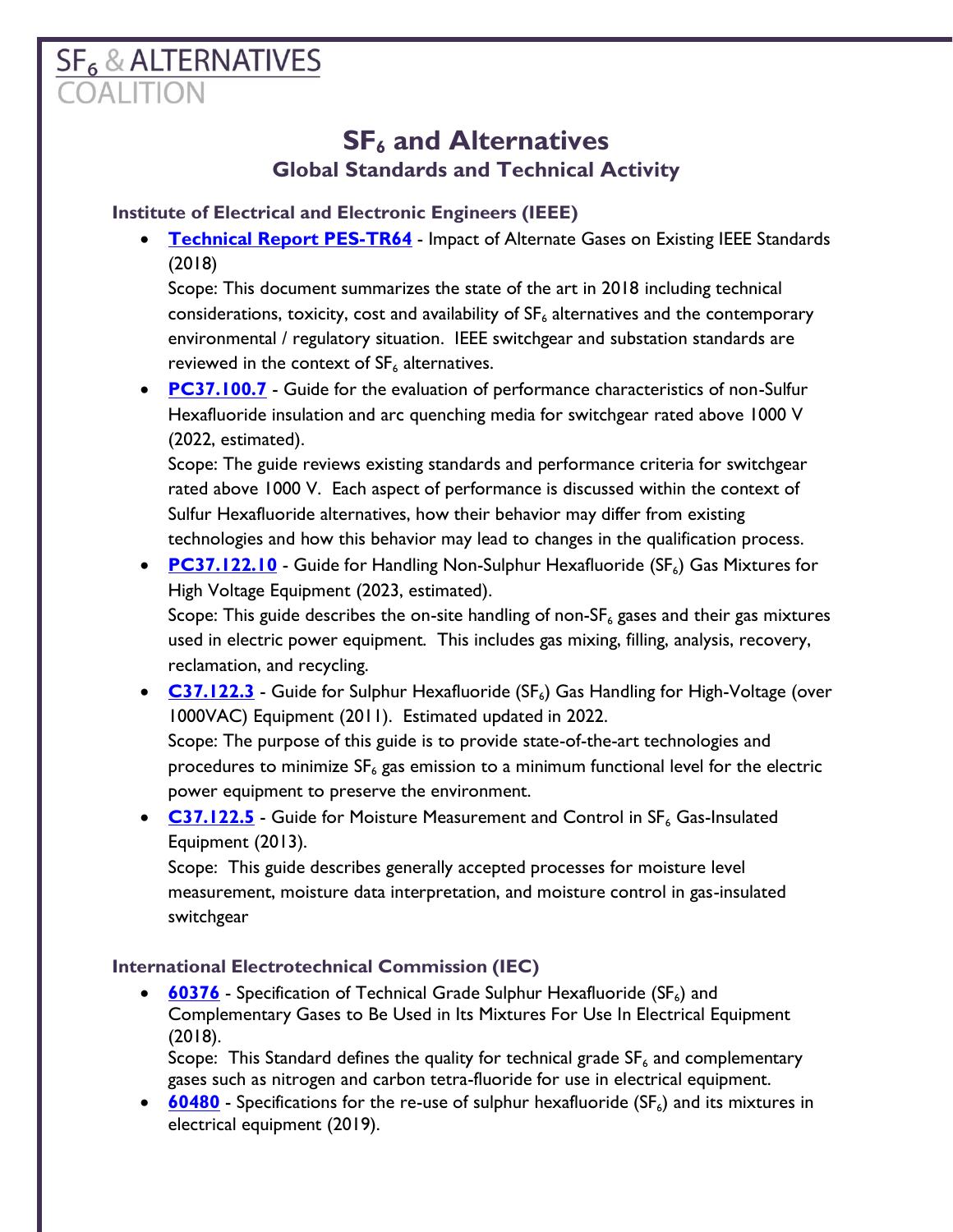Scope: This Standard provides criteria for the re-use of SF6 and its mixtures after recovery and reclaiming from electrical equipment (e.g. for maintenance, at the end-oflife).

• **[62271-4](https://webstore.iec.ch/publication/6739) (revision)** - Handling Procedures for Gases and Gas Mixtures for Insulation and/or Switching (2020).

Scope: This part of IEC 62271 applies to the procedures for handling of gases and gas mixtures for insulation and/or switching during installation, commissioning, repair, overhaul, normal and abnormal operations and disposal at the end-of-life of high-voltage switchgear and controlgear.

### **International Council on Large Electric Systems (CIGRE)**

• **[Technical Brochure 589](https://e-cigre.org/publication/589-the-impact-of-the-application-of-vacuum-switchgear-at-transmission-voltages)** - The Impact of the Application of Vacuum Switchgear at Transmission Voltages (2014). An analysis of the viability of vacuum technology in highvoltage applications.

**[Technical Brochure 730](https://e-cigre.org/publication/730-dry-air-n2-co2-and-n2sf6-mixtures-for-gas-insulated-systems)** - Dry Air, N2, CO2 and N2/SF<sub>6</sub> Mixtures for Gas Insulated Systems (2018). Provides the latest information on basic and practical properties of the potential gas-insulated systems using dry air,  $N2$ , CO2 and  $N2/SF<sub>6</sub>$  mixtures.

- **[Technical Brochure 802](https://e-cigre.org/publication/802-application-of-non-sf6-gases-or-gas-mixtures-in-medium-and-high-voltage-gas-insulated-switchgear)** Application of Non-SF<sub>6</sub> Gases or Gas Mixtures in Medium and High Voltage Gas Insulated Switchgear (2020). Describes the needs for adaptations or new requirements for the safe, reliable and sustainable application of non- $SF_6$  gases and gas mixtures in gas-insulated switchgear.
- **[Working Group D1.67](https://www.cigre.org/userfiles/files/News/2018/TOR_WG_D1_67_Dielectric_performance_of_non_SF6_gases_for_gas_insulated_systems.pdf)** Dielectric Performance of New Non-SF<sub>6</sub> Gases and Gas Mixtures for Gas Insulated Systems (2021, estimated).
- **[Working Group A3.41](https://www.cigre.org/userfiles/files/News/2018/TOR_WG_A3_41_Interrupting_and_switching_performance_with_SF6_free_switching_equipment.pdf)** Interrupting and Switching Performance with SF<sub>6</sub> Free Switching Equipment (2021, estimated).
- **[Working Group B3-A3.59](https://www.cigre.org/userfiles/files/News/2020/TOR-JWG%20B3_A3_59%20_Guidelines%20for%20SF6%20end-of-life%20treatment%20of%20T%26D%20equipment%20(above%201kV)%20in%20Substations.pdf)** Guidelines for SF<sub>6</sub> End-of-Life Treatment for T&D Equipment in Substations (2024, estimated).

### **SF<sup>6</sup> & Alternatives Coalition**

- **[Considerations for Planning an SF](http://www.sf6andalternativescoalition.org/wp-content/uploads/2020/10/Phase-out-Doc-FINAL.pdf)<sup>6</sup> Phase-Out** (2020). Recommendations for decision-makers on how to plan for a system-wide or market-wide phase-out of  $SF_{6}$ .
- **[Alternative Insulation Technologies](http://www.sf6andalternativescoalition.org/wp-content/uploads/2020/10/Alternative-Insulation-Technologies-FINAL.pdf)** (2019). An overview of the alternative insulating gases on the market and how they compare with  $\text{SF}_6$  in certain performance criteria.
- **[Advantages of Shipping Gas-Insulated Equipment with Dry Air](http://www.sf6andalternativescoalition.org/wp-content/uploads/2020/10/Best-Practice-ship-with-dry-air-FINAL.pdf)** (2019). A best practices guide for OEMs to reduce cost and facilitate customer tracking/reporting of  $SF<sub>6</sub>$  emissions.
- **SF<sub>6</sub> [Reporting Challenges](http://www.sf6andalternativescoalition.org/wp-content/uploads/2020/10/SF6-Reporting-Challenges.pdf)** (2016). An explanation of how use of GIE nameplate for emissions tracking can lead to erroneous calculations.
- **[Nameplate Adjustment](http://www.sf6andalternativescoalition.org/wp-content/uploads/2020/10/Nameplate-Adjustment-2020.pdf)** (2016). Recommended processes to support accurate reporting of  $SF<sub>6</sub>$  emissions.